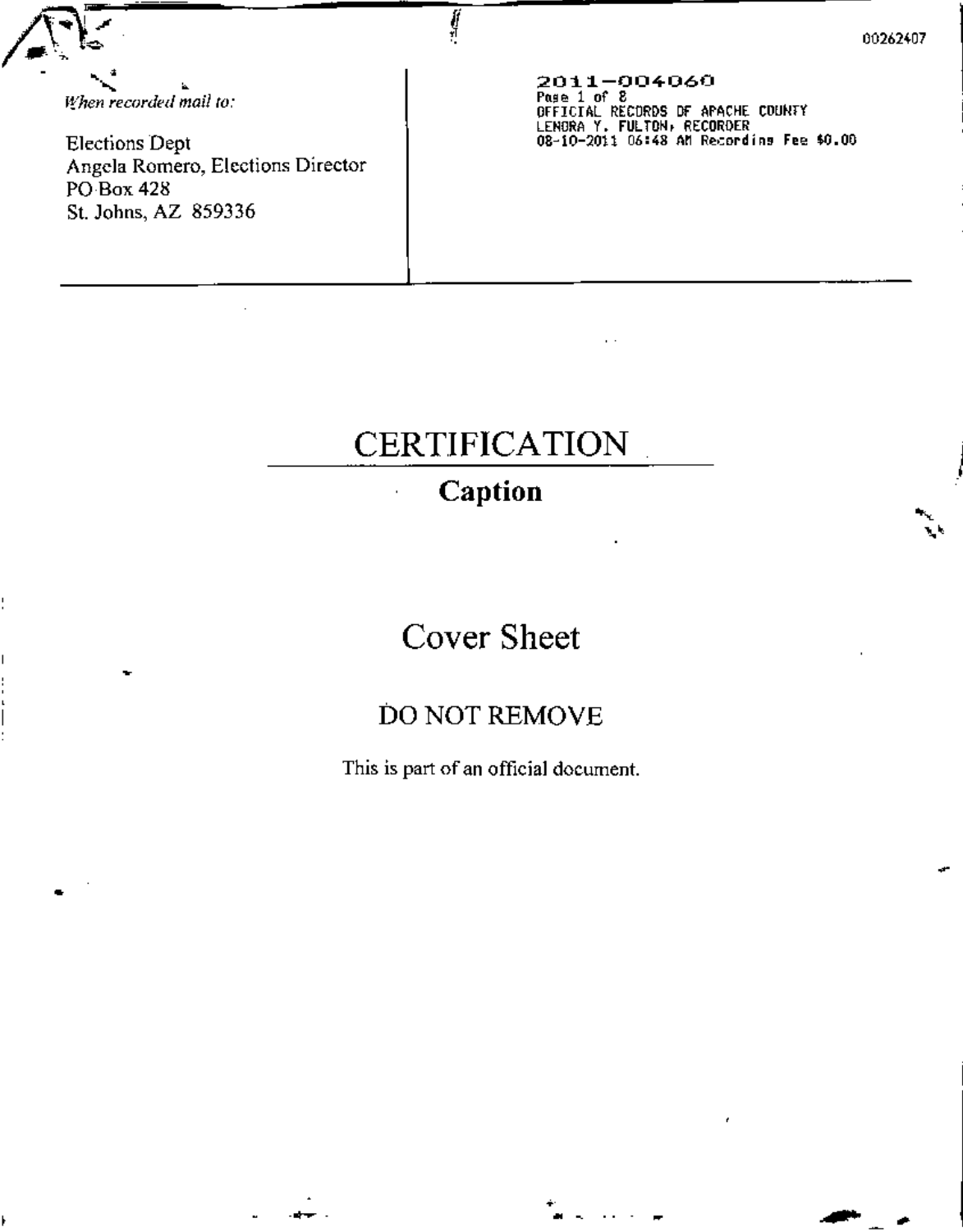**JIM CLAW CHAIRMAN OF THE BOARD DISTRICT I P.O. BOX 1952 CHINLE, AZ \$4503** 

-4

٠,

TOM M. WHITE, JR. VICE, CHAIRMAN, OF THE HOARD **DISTRICT II** P.O. BON 994 GANADO, AZ 14505

R. JOHN LEE MEMBER OF THE BOARD **DISTRET 10** P.O. BOX 423 ST. JOHNS, AZ 85536 **BOARD OF SUPERVISORS** OF APACHE COUNTY

> P.O. BOX 428 **5T, JOHNS, ARIZONA 85936**

TELEPHONE: (928) 337-7503 FACSIMILE: (928) 337-2003



DELWIN P. WENGERT, MANAGER-CUTRK ST. JOHNS, AZ. \$5936.

I, Angela C. Romero, Apache County Elections Director, do hereby certify that the foregoing Summary of Votes Cast is a true, correct and complete tabulation of the votes cast at the Recount of Proposition 112 held in Apache County, State of Arizona on the 8<sup>th</sup> and 9<sup>th</sup> day of December, 2010, showing the title of the ballot measure and the number of votes for and against in said election.

Romero Angela ${\cal C}$ 

Elections Director

 $2/15/10$ 

The attached six (6) pages reflect the results of the December  $8<sup>th</sup>$  and  $9<sup>th</sup>$ , 2010 Recount of Proposition 112. For those offices to be certified by the Apache County Board of Supervisors, these results are hereby approved by the Board as the Certification of the December 8<sup>th</sup> and 9<sup>th</sup>. 2010 Recount of Proposition 112.

#### APPROVER THIS 15th DAY OF DECEMBER, 2010.

Tom M. White, Jr. Chairman of the Board

ATTEST:

Delwin P. Wengert Clerk of the Board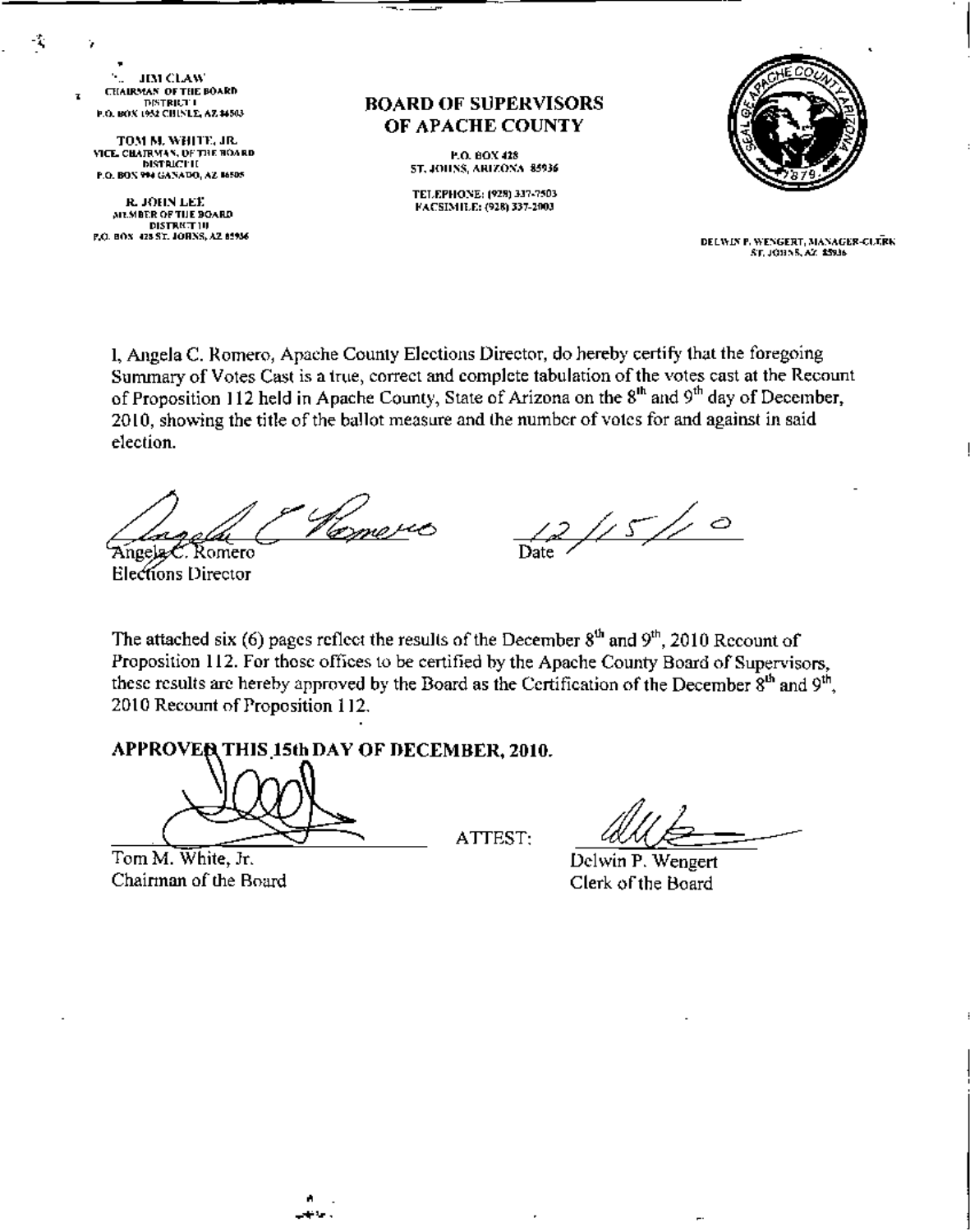|                                                   | <b>Election Summary Report</b><br><b>GENERAL ELECTION</b><br><b>NOVEMBER 2, 2010</b><br><b>COUNTY OF APACHE</b><br>Summary For Jurisdiction Wide, All Counters, All Races | Date: 12/13/10<br>$\pm$ Time: 10:05:22<br>Page: I of 1 |
|---------------------------------------------------|---------------------------------------------------------------------------------------------------------------------------------------------------------------------------|--------------------------------------------------------|
|                                                   | RECOUNT PROPOSITION 112<br><b>CERTIFIED RESULTS</b>                                                                                                                       |                                                        |
| Registered Voters 44051 - Cards Cast 21118 47.94% | Num. Report Precinct 45 - Num. Reporting 45                                                                                                                               | 100.00%                                                |

18202

 $\bar{\mathbf{v}}$ 

 $\frac{7848}{10354}$   $\frac{43.12\%}{56.88\%}$ 

Times Counted<br>Total Votes<br>YES  $NO$ **WE WANTED THE WAY TO BE IN THE** 

 $\overline{+1}$ 

 $\mathbf{r}_{\mathbf{L}}$ 

 $\epsilon$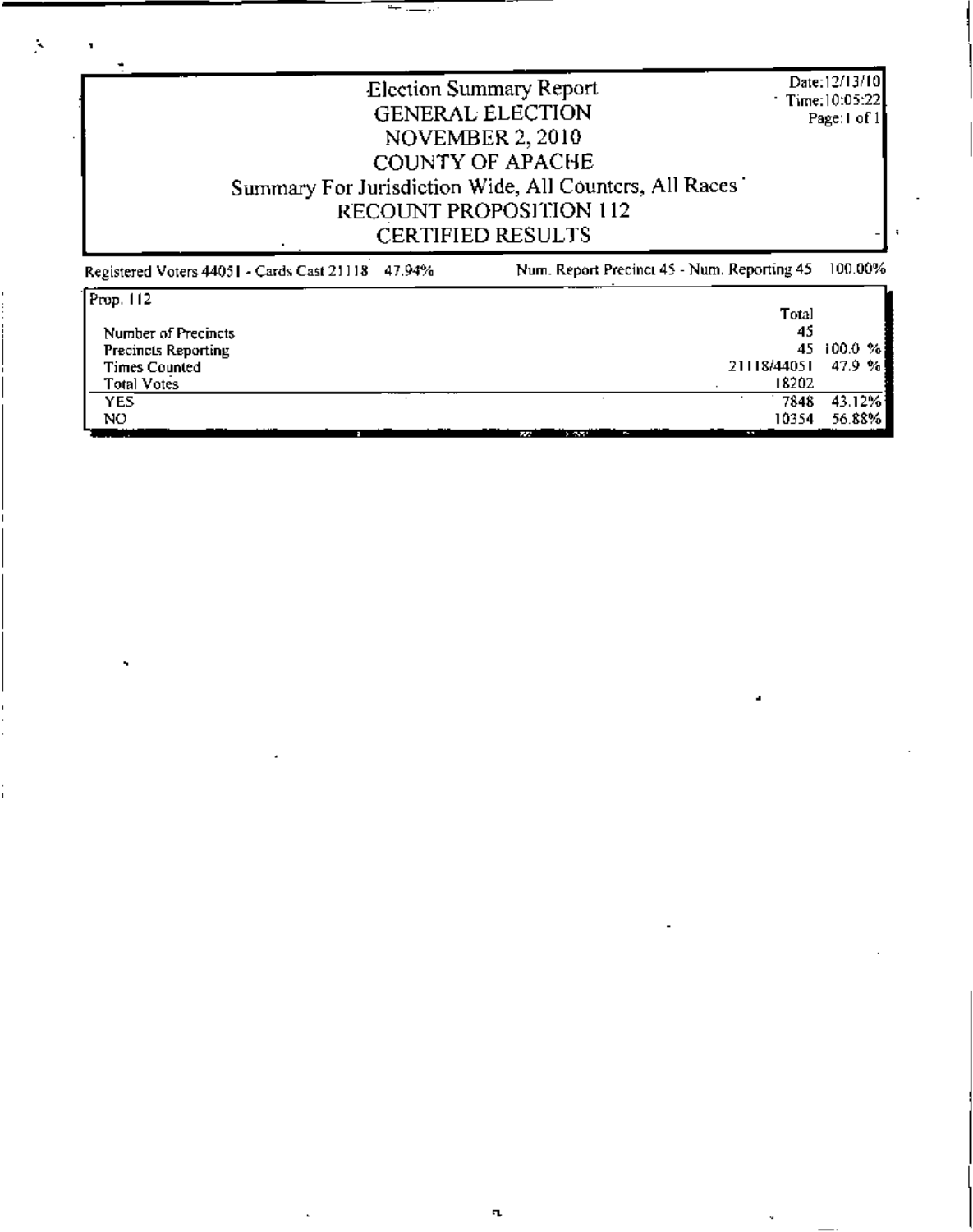**Statement of Votes Cast GENERAL ELECTION** NOVEMBER 2, 2010 **COUNTY OF APACHE** SOVC For Jurisdiction Wide, All Counters, All Races RECOUNT PROPOSITION 112 **CERTIFIED RESULTS** 

Date:12/13/10

Time:10:02:21

Page:1 of 5

 $\pmb{\cdot}$ 

 $\bullet$ 

|                                               | <b>TURN OUT</b>       |                 |              | Prop. 112      |                  |                  |                  |                        |           |                         |
|-----------------------------------------------|-----------------------|-----------------|--------------|----------------|------------------|------------------|------------------|------------------------|-----------|-------------------------|
|                                               |                       |                 |              |                |                  |                  |                  |                        |           |                         |
|                                               | Rcg.<br><b>Voters</b> | ] Cards<br>Cast | ₩<br>Turmout | Reg.<br>Voters | Times<br>Counted | Total<br>Vutes   | <b>YES</b>       |                        | NO        |                         |
|                                               |                       |                 |              |                |                  |                  |                  |                        |           |                         |
| Jurisdiction Wide                             |                       |                 |              |                |                  |                  |                  |                        |           |                         |
| 02 Alpine - Prec #: 02.1 / 02.2 / 02.4 / 02.5 | 338                   |                 | 0.00%        | 338            | 0                | 0                | 0                |                        | 0         |                         |
| Polling<br>Early                              | 338                   | o<br>262        | 77.51%       | 338            | 262              | 248              | 126              | 50 81%                 | 122       | 49,19%                  |
| Provisional                                   | 338                   | ٥               | 0.00%        | 338            | 0                | 0                | 0                |                        | 0         |                         |
| Total                                         | 338                   | 262             | 77.51%       | 338            | 262              | 248              | 126              | 50.81%                 | 122       | 49.19%                  |
| 03 Canvon de Chelly - Prec #: 03.1            |                       |                 |              |                |                  |                  |                  |                        |           |                         |
| Polling                                       | 3092                  | 2               | 0.06%        | 3092           | 2                | $\overline{2}$   | 0                | 0.00%                  |           | 2 100.00%               |
| Farty                                         | 3092                  | 1009            | 32.63%       | 3092           | 1009             | 788              | 324              | 41.32%                 | 464       | 58.88%                  |
| Provisional                                   | 3092                  | ٥               | 0.00%        | 3092           | O                | Ð                | ⇑                |                        | 0         |                         |
| Teat                                          | 3092                  | 1011            | 32,70%       | 1092           | 1011             | 790              | 324              | 41.01%                 | 466       | 58.99%                  |
| 05 Chinle - Prec #: 05.1<br>Polling           | 1760                  | 20              | 1.14%        |                |                  |                  |                  |                        |           |                         |
| Early                                         | 1760                  | 589             | 33.47%       | 1760<br>1760   | 20<br>589        | 18<br>486        | 8<br>188         | 44,44%<br>38.68%       | 10<br>298 | 55.56%<br>61.32%        |
| Provisional                                   | 1760                  | o               | 0.00%        | 1760           | 0                | 0                | 0                |                        | 0         |                         |
| Total                                         | 1760                  | 609             | 34.60%       | 1760           | 609              | 504              | 196              | 38.89%                 | 308       | 61.11%                  |
| 09 Concho                                     |                       |                 |              |                |                  |                  |                  |                        |           |                         |
| Polling                                       | 1493                  | 0               | 0.00%        | 1493           | 0                | 0                | 0                |                        | Û         |                         |
| Farly                                         | 1493                  | 1072            | 71.80%       | 1493           | 1072             | 997              | 509              | 51.05%                 | 485       | 48.95%                  |
| Provisional                                   | 1493                  | 0               | 0.00%        | 1493           | 0                | 0                | 0                |                        | 0         |                         |
| Total<br>10 Comfields - Prec #: 10.1          | 1493                  | 1072            | 71.80%       | 1493           | 1072             | 997              | 509              | 51.05%                 | 488       | 48.95%                  |
| Polling                                       | 674                   | 0               | 0.00%        |                |                  |                  |                  |                        |           |                         |
| Early                                         | 674                   | 353             | 52.37%       | 674<br>674     | 0<br>353         | û<br>278         | Û<br>108         | 38.85%                 | 0         |                         |
| Provisional                                   | 674                   | o               | 0.00%        | 674            | 0.               | 0                | 0                |                        | 170<br>D  | 61.15%                  |
| Total                                         | 674                   | 353             | 52.37%       | 674            | 353              | 278              | 108              | 38.85%                 | 170       | 61 15%                  |
| II Cottonwood - Prec #; 11.1                  |                       |                 |              |                |                  |                  |                  |                        |           |                         |
| Polling                                       | 1207                  | 9               | 0.75%        | 1207           | ł.               | 7                | 1                | 14.29%                 | 6         | 85.71%                  |
| Early                                         | 1207                  | 488             | 40.43%       | 1207           | 488              | 380              | 140              | 36 84%                 | 240       | 63.16%                  |
| Provisional                                   | 1207                  | 0               | 0.00%        | 1207           | 0                | 0.               | n                |                        | Ü         |                         |
| Total<br>12 Coronado - Prec # 12.1 / 12.2     | 1207                  | 497             | 41.18%       | 1207           | 497              | 387              | 141              | 36.43%                 | 246       | 63.57%                  |
| Polling                                       | 868                   | Û               | 0.00%        |                |                  |                  |                  |                        |           |                         |
| Earh                                          | 868                   | 556             | 64.06%       | 868<br>868     | 0.<br>556        | 0.<br>516        | O                |                        | 0         |                         |
| Provisional                                   | 861                   | 0               | $0.00\%$     | ß6B            | ٥                | ٥                | 261<br>0         | 50.58%                 | 255.<br>o | -49.42%                 |
| Tota1                                         | 863                   | 556             | 64.06%       | 66K            | 556              | 516              | 261              | 50.58%                 | 255       | 49.42%                  |
| 13 Dennehotso - Prec #: 13,1                  |                       |                 |              |                |                  |                  |                  |                        |           |                         |
| Polling                                       | 1030                  | Û               | 0.00%        | 1030           | 0                | 0                | 0                |                        | D         |                         |
| Early                                         | 1030                  | 502             | 48.74%       | 1030           | 502              | 390              | 129              | 33.08%                 |           | 261 66.92%              |
| Provisional<br>Total                          | 1030                  | o               | $0.00\%$     | 1030           | 0                | Đ                | 0                |                        | 0         |                         |
| 16 Eugar - Prec #: 16.1 / 16.2                | 1030                  | 502             | 48.74%       | 1030           | 502              | 390              | $\overline{129}$ | 33.08%                 | 261       | 66.92%                  |
| Polling                                       | 1103                  | 0               | 0.00%        |                |                  |                  |                  |                        |           |                         |
| Early                                         | 1103                  |                 | 737 66.82%   | 1103<br>1103   | 0.<br>737        | O<br>695         | 0.               | $\sim$                 | ۵         |                         |
| Provisional                                   | 1103                  | O               | 0.00%        | 1103           | 0                | 0                | O.               | 374 53.81%             | o         | 321 46.19%              |
| Total                                         | 1103                  | 737             | 66.82%       | 1103           | 737              | 695              |                  | 374 53.81%             |           | 321.46.19%              |
| 17 Flat Top - Prec #: 17.1 / 17.2 / 17.3      |                       |                 |              |                |                  |                  |                  |                        |           |                         |
| Polling                                       | 884                   | 0               | 0.00%        | 884            | 0                | 0                | 0                |                        | 0         |                         |
| Early                                         | 884                   | 552             | 62.44%       | 884            | 552              | 516              |                  | 264 51.16%             |           | 252 48 84%              |
| Provisional<br>Total                          | 884                   | ٥               | 0.00%        | 884            | 0.               | 0                | 0                |                        | 0.        |                         |
| 19 Fort Defiance - Prec #: 19.1               | 884                   | 552             | 62.44%       | 884            | 552              | $5\overline{16}$ |                  | $264 - 51.16%$         |           | 252 48 84%              |
| Polling                                       | 2669                  | 35              | 1.31%        | 2669           | 35               | 34               |                  |                        |           |                         |
| Early                                         | 2669                  | 1083            | 40.58%       | 2669           | 1083             | 935              |                  | 8 23.53%<br>361 38.61% |           | 26 76.47%<br>574 61.39% |
|                                               |                       |                 |              |                |                  |                  |                  |                        |           |                         |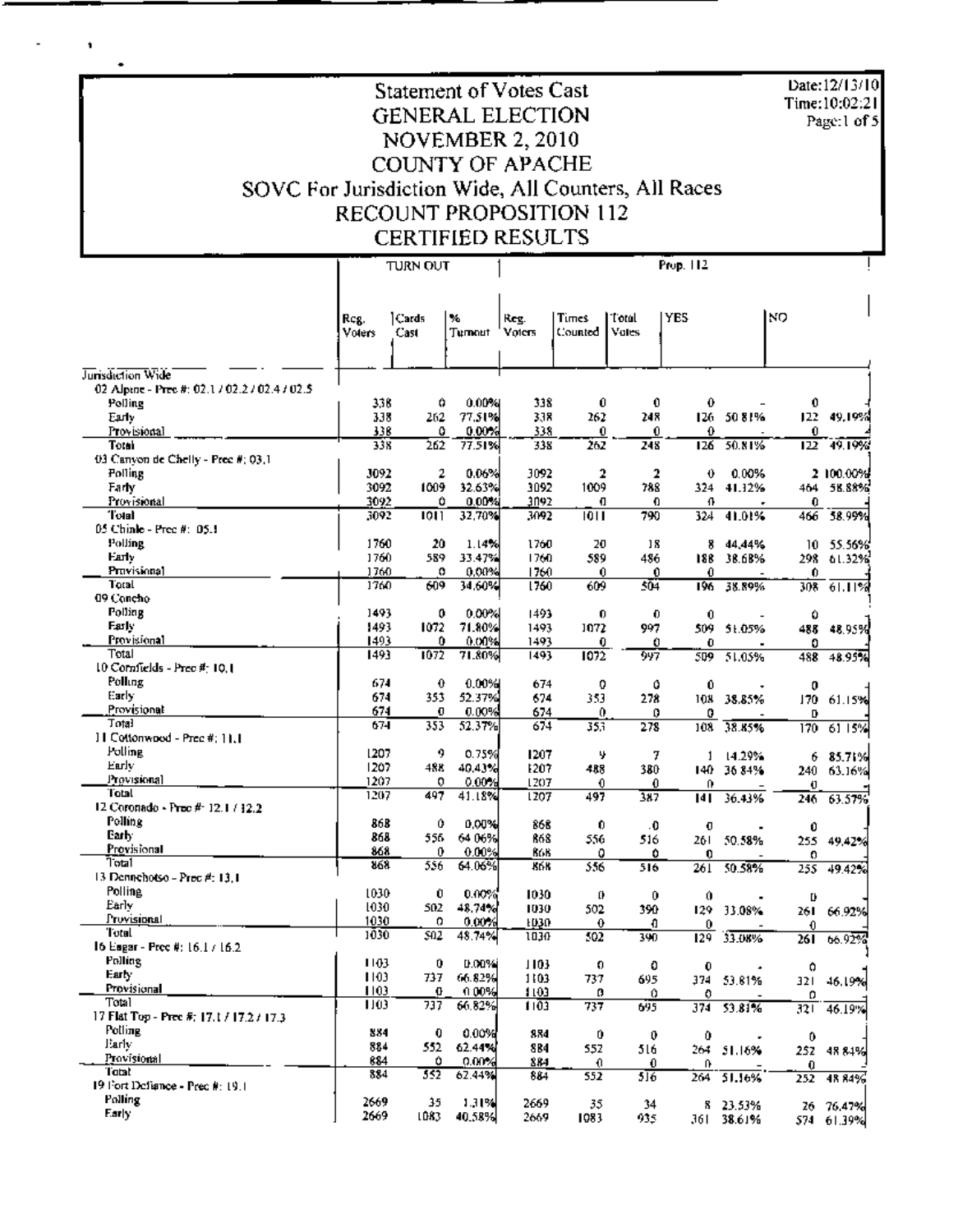Date: 12/13/10 Time:10:02:21 Page:2 of 5

## **Statement of Votes Cast GENERAL ELECTION** NOVEMBER 2, 2010 **COUNTY OF APACHE** SOVC For Jurisdiction Wide, All Counters, All Races RECOUNT PROPOSITION 112 **CERTIFIED RESULTS**

÷,

 $\blacksquare$ 

 $\ddot{\phantom{0}}$ 

|                                         |            | <b>TURN OUT</b> |                 | Prop. 112  |                  |                 |          |            |      |            |
|-----------------------------------------|------------|-----------------|-----------------|------------|------------------|-----------------|----------|------------|------|------------|
|                                         |            |                 |                 |            |                  |                 |          |            |      |            |
|                                         |            |                 |                 |            |                  |                 |          |            |      |            |
|                                         | <b>Reg</b> | Cards           | ٧,              | Reg.       | Times            | Total           | l YES    |            | NO   |            |
|                                         | Voters     | Cast            | Turnout         | Voiers     | Counted          | Votes           |          |            |      |            |
|                                         |            |                 |                 |            |                  |                 |          |            |      |            |
|                                         |            |                 |                 |            |                  |                 |          |            |      |            |
| Provisional                             | 2669       | 0               | $0.00\%$        | 2669       | o                | Ð               | 0        |            | 0    |            |
| Total                                   | 2669       | 1118            | 41.89%          | 2669       | 1118             | 969             | 369      | 38.08%     | 600  | 61.92%     |
| 22 Ganado North - Prec #: 22.1          |            |                 |                 |            |                  |                 |          |            |      |            |
| Polling                                 | 730        | 1               | 0.14%           | 730        | п                | п               |          | 1 100.00%  | 0    | 0.00%      |
| Early                                   | 730        | 313             | 42,88%          | 730        | 313              | 281             | 132.     | 46.98%     | 149  | 53 02%     |
| Provisional                             | 730        | 0               | 0.00%           | 730        | 0                | 0.              | 0        |            | 0    |            |
| Total<br>23 Ganado South - Prec #: 23 1 | 730        | 314             | 43.01%          | 730        | 314              | 282             | 133      | 47.16%     | 149  | 52.84%     |
| Polling                                 | 983        | ı               | 0.10%           | 983        | I                | ı               | 0        | 0.00%      |      | 1100.00%   |
| Farty                                   | 983        | 408             | 41.51%          | 981        | 408              | 345             | 139      | 40.29%     | 206  | 59.71%     |
| Provisional                             | 983        | 0               | 0.00%           | 983        | 0                | 0               | 0        |            | o    |            |
| Totul                                   | 983        | 409             | 41,61%          | 983        | 409              | 346             | 139      | 40.17%     | 207  | 59.83%     |
| 25 Green                                |            |                 |                 |            |                  |                 |          |            |      |            |
| Polling                                 | 146        | 13              | 8.90%           | 146        | 13               | 12              | 7        | 58.33%     | 5    | 41.67%     |
| Luty                                    | 146        | 99              | 67.81%          | 146        | ÿ9               | 94              | 45       | 47.87%     | 49   | 52.13%     |
| Provisional                             | 146        | Ú               | 0.00%           | 146        | 0                | 0               | 0        |            | 0    |            |
| Total                                   | 146        | 112             | 76.71%          | 146        | $\overline{112}$ | 106             | 52       | 49.06%     | 54   | 50.94%     |
| 27 Houck Pree #: 27.1                   |            |                 |                 |            |                  |                 |          |            |      |            |
| Polling                                 | 977        | 0               | 0.00%           | 977        | ο                | 0               | 0        |            | 0    |            |
| Early                                   | 977        | 506             | 51.79%          | 977        | 506              | 456             | 167      | 36.62%     |      | 289 63.38% |
| Provisional                             | 977        | 0               | 0.00%           | 977        | 0                | ٥               | 0        |            | 0    |            |
| Jotal                                   | 977        | 506             | 51.79%          | 977        | 506              | 456             | 167      | 36.62%     | 289  | 63.38%     |
| 29 Kinlichee                            |            |                 |                 |            |                  |                 |          |            |      |            |
| Polling                                 | 917        | 33              | 3.60%           | 917        | 33               | 31              | Ю        | 41,94%     | l8   | 58.06%     |
| Early<br>Provisional                    | 917        | 414             | 45.15%          | 917        | 414              | 363             | 145      | 39,94%     | 218  | 60.06%     |
| Total                                   | 917<br>917 | 0<br>447        | 0.00%<br>48.75% | 917<br>917 | 0                | Ð               | 0        |            | Û    |            |
| 31 Klagetoh                             |            |                 |                 |            | 447              | 394             | 158      | 40.10%     | 236  | 59.90%     |
| Polling                                 | 755        | 49              | 6.49%           | 755        | 49               | 47              |          | 31.91%     | 32   | 68.09%     |
| Early                                   | 755        | 376             | 49.00%          | 755        | 376              | 299             | 15<br>92 | 30.77%     | 207  | 69.23%     |
| Provisional                             | 755        | 0               | 0.00%           | 755        | $\mathbf 0$      | 0               | 0        |            | 0    |            |
| Total                                   | 755        | 425             | \$6.29%         | 755        | 425              | 346             | 107      | 30.92%     | 239  | 69.08%     |
| 33 Lukachukar                           |            |                 |                 |            |                  |                 |          |            |      |            |
| Polling                                 | 164 L      | 49              | 2.99%           | 1641       | 49               | 44              | 15       | 34.09%     | 29.  | -65.91%    |
| Farty                                   | 1641       | 570             | 34.73%          | 1641       | 570              | 509             | 175      | 34.38%     |      | 334 65.62% |
| Provisional                             | 1641       | o               | 0.00%           | 1641       | Ω                | 0               | 0        |            | 0    |            |
| IstoT                                   | 1641       | 619             | 37.72%          | 1641       | 619              | 553             | 190      | 34.36%     | 363  | 65.64%     |
| 35 Lupton - Prec #: 35.1                |            |                 |                 |            |                  |                 |          |            |      |            |
| Polling                                 | 656        | 15              | 2.29%           | 656        | 15               | 14              | 5.       | 35.71%     | 9    | 64.29%     |
| Early                                   | 656        | 298             | 45.43%          | 656        | 298              | 238             | 81       | 34,03%     | 157  | 65.97%     |
| Provisional<br>Total                    | 656<br>656 | o               | 0.00%           | 656        | 0                | 0               | o        |            | 0    |            |
| 37 McNary - Prec #; 37, J               |            | 313             | 47.71%          | 656        | 313              | 252             | 86       | 34 13%     | 166. | 65.87%     |
| Polling                                 | 148        | 0               | 0.00%           | 148        | 0                |                 |          |            |      |            |
| Larly.                                  | 148        | 36.             | 24.32%          | 148        | 36               | $\pmb{0}$<br>34 | 0        | 13 38.24%  | 0    | 21 61.76%  |
| Provisional                             | 148        | o               | 0.00%           | 148        | 0                | 0               | O        |            | Û    |            |
| 'l'otal                                 | 148        | 36.             | 24.32%          | 148        | 36               | 34              | 13       | 38.24%     |      | 21 61,76%  |
| 39 Many Farms                           |            |                 |                 |            |                  |                 |          |            |      |            |
| Polling                                 | 1711       | 24              | 1.40%           | 171 E      | 24               | 22              |          | 11 50.00%  |      | 11 50,00%  |
| Early                                   | 1711       | 593             | 34.66%          | 1711       | 593              | 498             |          | 240 48.19% |      | 258 51.81% |
| Provisional                             | 1711       | 0               | 0.00%           | 1711       | 0                | 0               | 0        |            | 0    |            |
| Toin!                                   | 1711       | 617             | 36.06%          | 1711       | 617              | 520             | 251      | 48.27%     |      | 269 51.73% |
| 41 Mexican Water - Prec #: 41.1         |            |                 |                 |            |                  |                 |          |            |      |            |
| Polling                                 | 216        | z               | 0.9.1%          | 216        | z                | 2               |          | 2 100.00%  | 0.   | 0.00%      |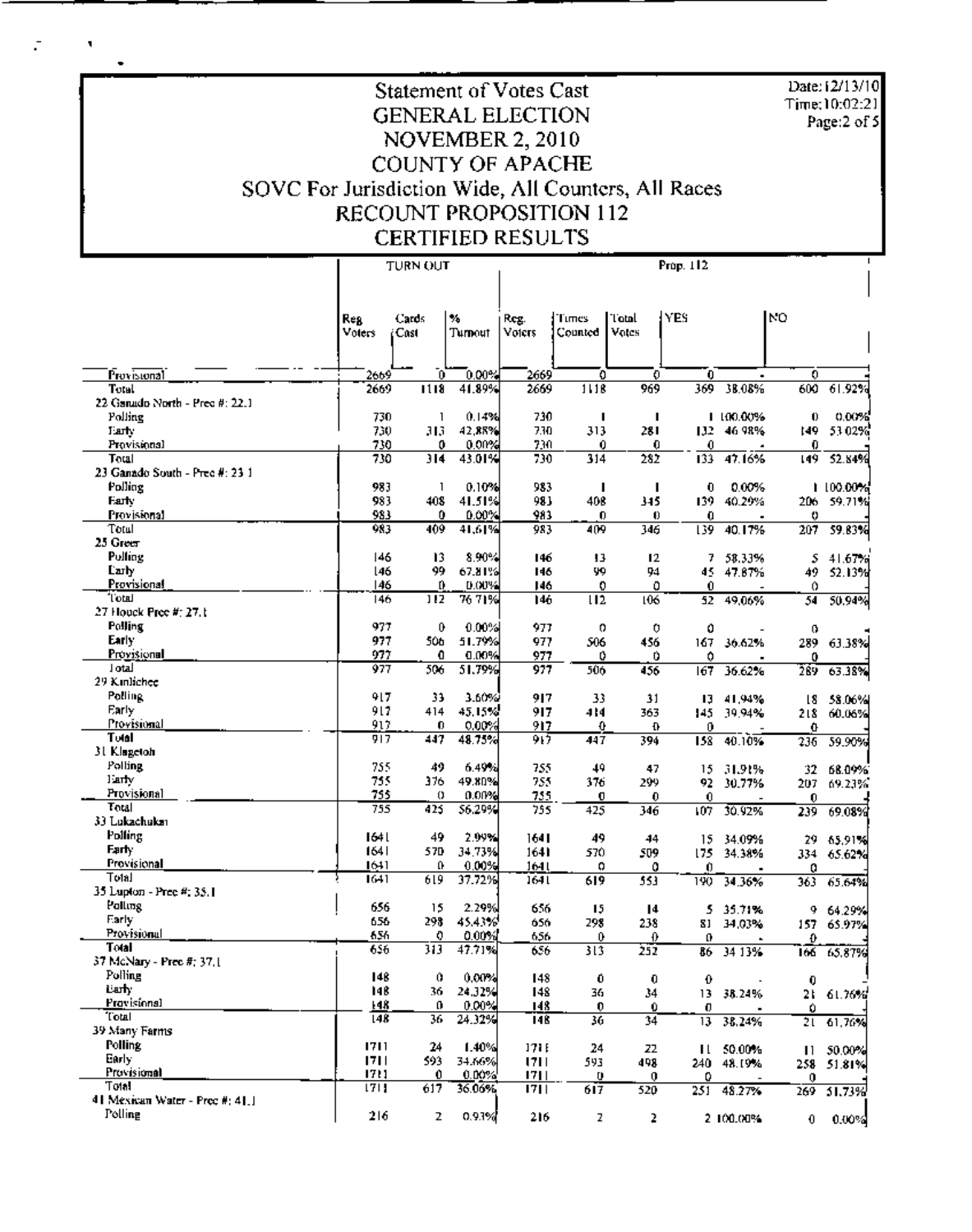Date:12/13/10 Time: 10:02:21 Page:3 of 5

## Statement of Votes Cast **GENERAL ELECTION** NOVEMBER 2, 2010 **COUNTY OF APACHE** SOVC For Jurisdiction Wide, All Counters, All Races RECOUNT PROPOSITION 112 **CERTIFIED RESULTS**

€ ¥

÷

|                                       |              | TURN OUT |                    | Prop 112        |                  |                       |                       |            |                  |            |  |
|---------------------------------------|--------------|----------|--------------------|-----------------|------------------|-----------------------|-----------------------|------------|------------------|------------|--|
|                                       |              |          |                    |                 |                  |                       |                       |            |                  |            |  |
|                                       | Reg.         | Cards    | 1%                 | Reg.            | Times I          | Total                 | <b>YES</b>            |            | NO.              |            |  |
|                                       | Voters       | Cast     | Turnout            | Voters          | Counted          | Votes                 |                       |            |                  |            |  |
| Early                                 | 216          | 99       | 45.83%             | 216             | 砢                | 58                    | 33                    | 56.90%     | 25               | 43.10%     |  |
| Provisional                           | 216          | 0        | 0.00%              | 216             | 0                | 0                     | O                     |            | 0                |            |  |
| Total<br>43 Nazlini - Prec #: 43.1    | 216          | 101      | 46.76%             | 216             | 101              | 60                    | 35                    | 5833%      | 25               | 41.67%     |  |
| Polling                               | 955          | 46       | 4.82%              | 955             | 46               | 44                    | 17                    | 38.64%     | 27               | 61.36%     |  |
| Early                                 | 955          | 365      | 38.22%             | 955             | 365              | 319                   | ШΣ                    | 36.68%     | 202              | 63.32%     |  |
| Provisional                           | 955          | 0        | 0.00%              | 955             | Û                | 0.                    | û                     |            | 0                |            |  |
| Total                                 | 955          | 411      | 43.04%             | 955             | 411              | 363                   | 134                   | 36.91%     | 229              | 63.09%     |  |
| 45 Nutrioso                           |              |          |                    |                 |                  |                       |                       |            |                  |            |  |
| Polling<br>Early                      | 258<br>258   | 0<br>207 | $0.00\%$<br>80 23% | 258<br>258      | 0<br>207         | 0<br>192              | 0<br>m                | 52.60%     | 0<br>91          | 47,40%     |  |
| Provisional                           | 258          | 0.       | 0.00%              | 258             | 0                | o                     | 0                     |            | o                |            |  |
| Total                                 | 258          | 207      | 80 23%             | 258             | 207              | 192                   | юг                    | 52.60%     | 91               | 47.40%     |  |
| 46 Oak Springs                        |              |          |                    |                 |                  |                       |                       |            |                  |            |  |
| Polling                               | 465          | 0        | 0.00%              | 465             | O                | Û                     | Û                     |            | Ω                |            |  |
| Early                                 | 465          | 257      | 55.27%             | 465.            | 257              | 211                   | 86                    | 40.76%     | 125              | 59.24%     |  |
| Provisional<br>Total                  | 465<br>465   | 0<br>257 | 0.00%<br>55.27%    | 465<br>465      | o<br>257         | 0<br>$\overline{211}$ | 0<br>86               | 40.76%     | 0<br>125         | 59.24%     |  |
| 48 Puerco East - Prec #: 48.1         |              |          |                    |                 |                  |                       |                       |            |                  |            |  |
| Polline                               | 1301         | 39       | 3 00%              | 1301            | 39               | 37                    | 14                    | 37.84%     |                  | 23 62.16%  |  |
| Early                                 | 1301         | . 589    | 45.27%             | 1301            | 589              | 528.                  | 195                   | 36.93%     |                  | 333 63.07% |  |
| Provisional                           | 1301         | Ü        | 0.00%              | 1301            | o                | 0                     | 0                     |            | 0                |            |  |
| Total                                 | 1301         | 628      | 48.27%             | 1301            | 628              | 565                   | 209                   | 36.99%     | 356              | 63.01%     |  |
| 49 Puerco West - Prec #: 49.1         |              |          |                    |                 |                  |                       |                       |            |                  |            |  |
| Polling<br>Early                      | 25<br>25     | 0<br>11  | 0.00%<br>44.00%    | 25<br>25.       | Û<br>п           | 0<br>10               | o<br>s                | 50.00%     | 0<br>5           |            |  |
| Provisional                           | 25           | 0.       | 0.00%              | 25              | 0                | 0                     | 0                     |            | 0                | 50.00%     |  |
| Total                                 | 25           | п        | 44,00%             | 25              | $\mathbf{H}$     | l0                    | 5                     | 50.00%     | 5                | 50.00%     |  |
| 51 Red Mesu - Prec #: 51.1            |              |          |                    |                 |                  |                       |                       |            |                  |            |  |
| Polling                               | 33 I         | 19       | 5.74%              | 331             | LŸ.              | 19                    | 12                    | 63.16%     | 7                | 36.84%     |  |
| Early<br>Provisional                  | 331          | 78       | 23.56%             | 331             | 78               | 68                    | 31.                   | 45.59%     | 37.              | -54.41%    |  |
| Total                                 | 331<br>33 I  | o<br>97  | 0.00%<br>29,31%    | 331<br>331      | 0<br>97          | 0<br>87               | 0<br>43               | 49.43%     | Ď<br>44          | 50.57%     |  |
| 52 Red Valley - Prec #: 52.1          |              |          |                    |                 |                  |                       |                       |            |                  |            |  |
| Polling                               | 782          | 28       | 3.58%              | 782             | 28               | 26                    | ŧZ                    | 46.15%     | t4.              | 53.85%     |  |
| Etriy                                 | 782          | 275      | 35.17%             | 782             | 275              | 190                   | 87                    | 45.79%     | 103              | 54.21%     |  |
| Provisional                           | 782          | ٥        | $0.00\%$           | 712             | $\mathbf 0$<br>× | 0                     | 0                     |            | Ð                |            |  |
| Total<br>54 Rock Point - Prec #: 54.1 | 782          | 303      | 38.75%             | 782             | 303              | 216                   | 99.                   | 45.83%     | $\overline{117}$ | 54.17%     |  |
| Polling                               | 1151         | 23       | 2.00%              | 1151            | 23               | 20                    | 12                    | 60.00%     | 8.               | 40.00%     |  |
| Fark                                  | 1151         | 554      | 48,13%             | 1151            | 554              | 442                   | 199                   | 45.02%     | 243.             | 54,98%     |  |
| Provisional                           | 15           | 0        | 0.00%              | 1151            | 0                | Û                     | Û                     |            | 0.               |            |  |
| Total                                 | 1151         | 577      | 50.13%             | 1151            | 577              | 462                   | 211                   | 45.67%     | 251              | 54.33%     |  |
| 56 Rough Rock                         |              |          |                    |                 |                  |                       |                       |            |                  |            |  |
| Polling                               | 790          | 29       | 3.67%              | 790             | 29               | 28                    |                       | 15 53.57%  |                  | 13 46.43%  |  |
| Early<br>Provisional                  | 790<br>- 790 | 273<br>٥ | 34.56%<br>0.00%    | 790<br>790      | 273<br>o         | 234                   |                       | 113 48.29% |                  | [2] 51.71% |  |
| Total                                 | 790          | 302      | 38.23%             | 790             | 302              | 0<br>262              | 0<br>$\overline{128}$ | 48.85%     | Ü<br>134         | 51.15%     |  |
| 58 Round Rock - Prec #: 58.1          |              |          |                    |                 |                  |                       |                       |            |                  |            |  |
| Polling                               | 825          | 28.,     | 3.39%              | 825             | 28               | 26                    |                       | 11.42,31%  |                  | 15 57.69%  |  |
| Early                                 | 825          | 377      | 45,70%             | <b>B25</b>      | 377              | 341                   |                       | 143 41.94% | 198              | 58.06%     |  |
| Provisional<br>Total                  | 825          | 0        | 0.00%              | B <sub>25</sub> | 0                | ٥                     | 0.                    |            | 0                |            |  |
| 59 Round Valley                       | 825          | 405      | 49.09%             | B25             | 405              | 367                   |                       | 154 41,96% | 213              | 58.04%     |  |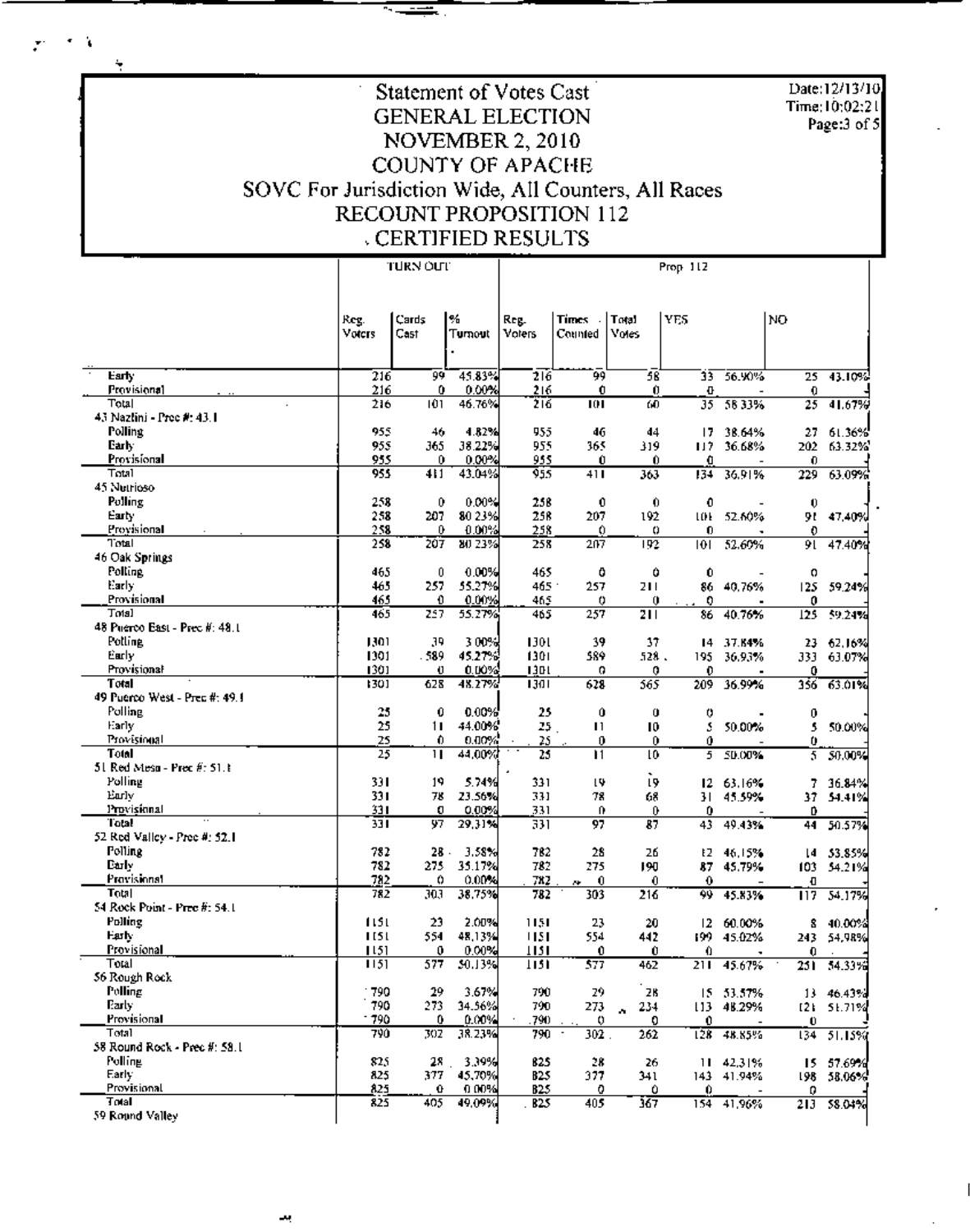-Statement of Votes Cast **GENERAL ELECTION** NOVEMBER 2, 2010 COUNTY OF APACHE SOVC For Jurisdiction Wide, All Counters, All Races RECOUNT PROPOSITION 112 , CERTIFIED RESULTS  $\frac{1}{2}$   $\frac{1}{2}$   $\frac{1}{2}$   $\frac{1}{2}$   $\frac{1}{2}$   $\frac{1}{2}$   $\frac{1}{2}$   $\frac{1}{2}$   $\frac{1}{2}$   $\frac{1}{2}$   $\frac{1}{2}$   $\frac{1}{2}$   $\frac{1}{2}$   $\frac{1}{2}$   $\frac{1}{2}$   $\frac{1}{2}$   $\frac{1}{2}$   $\frac{1}{2}$   $\frac{1}{2}$   $\frac{1}{2}$   $\frac{1}{2}$   $\frac{1}{2}$  Τ

 $\overline{a}$ 

٠.

÷.

×,

|                                                  | <b>TURN OUT</b> |                     |                  | Prop. 112     |          |                     |            |             |          |            |  |
|--------------------------------------------------|-----------------|---------------------|------------------|---------------|----------|---------------------|------------|-------------|----------|------------|--|
|                                                  |                 |                     |                  |               |          |                     |            |             |          |            |  |
|                                                  |                 |                     |                  |               |          |                     |            |             |          |            |  |
|                                                  |                 |                     |                  |               |          |                     |            |             |          |            |  |
|                                                  | Reg.            | Cards               | %                | Reg.          | Times    | Total               | <b>YES</b> |             | NO       |            |  |
|                                                  | Vuters          | Cast                | Tumout           | Voters        | Counted  | Votes               |            |             |          |            |  |
|                                                  |                 |                     |                  |               |          |                     |            |             |          |            |  |
| Polling                                          | 695             | $\mathbf 0$         | 0.00%            | 695           | 0        | 0                   | ō          |             | o        |            |  |
| ' Eurly                                          | 695             | 434                 | 62.45%           | 695           | 434      | 410                 | 208        | 50.73%      | 202      | 49.27%     |  |
| Provisional                                      | 695             | 0                   | 0.00%            | 695           | -0       | 0                   | 0          |             | 0        |            |  |
| Total                                            | 695             | 434                 | 62,45%           | 695           | 434      | 410                 | 208        | 50.73%      | 202      | 49.27%     |  |
| 61 St. Johns - Prec #: 61.1 / 61.2 / 61.3 / 61.4 |                 |                     |                  |               |          |                     |            |             |          |            |  |
| - Polling                                        | 1381            | $\bar{z}$ 0         | 0.00%            | 1381          | Ď        | 0                   | 0          |             | 0        |            |  |
| Early<br>÷.                                      | 1381            | 837                 | 60.61%           | 1381          | 837      | 779                 | 359        | 46.08%      |          | 420 53.92% |  |
| Provisional                                      | 1381            | Ω.                  | 0.00%<br>$\cdot$ | 1381          | ò.       | $\mathbf{0}$ .<br>0 | 0          |             | U.       |            |  |
| Total                                            | 1381            | 837                 | 60.61%           | 1381          | 837.     | 779                 | 359        | 46.08%      | 420      | 53.92%     |  |
| 65 St. Michaels - Prec #: 65.1                   |                 |                     |                  |               |          |                     |            |             |          |            |  |
| Polling                                          | 1624            | ı                   | 0.06%            | 1624          | п        | ı                   |            | 1 100.00%   | 0        | 0.00%      |  |
| Earh:                                            | 1624            | 696                 | 42.86%           | 1624          | 696      | 595                 |            | 240 40.34%  |          | 355 59.66% |  |
| Provisional<br>ę.                                | 1624            | 0                   | 0.00%            | 1624          | 0        | 0                   | 0          |             | 0        |            |  |
| Total                                            | 1624            | 697                 | 42.92%           | 1624          | 697      | 596                 | 241        | 40.44%      | 355      | 59.56%     |  |
| 67 Sawmill<br>Polling -                          |                 |                     |                  |               |          |                     |            |             |          |            |  |
| Early                                            | 623<br>623      | 49<br>298           | 7.87%            | 623           | 49       | 47                  |            | 20 42.55%   | 27       | 57.45%     |  |
| Provisional                                      | 623             | - 0.                | 47.83%<br>0.00%  | 623<br>623    | 298<br>0 | 268                 | 121.       | 45.15%<br>÷ | 147      | 54.85%     |  |
| Total                                            | 623             |                     | 347 . 55.70%     | 623           | 347      | - 0<br>315          | 0          | 141 44.76%  | 0<br>174 |            |  |
| 70 Springerville - Prec #: 70.1 / 70.2           |                 |                     |                  |               |          |                     |            |             |          | 55,24%     |  |
| Polling                                          | 943             | 0                   | 0.00%            | 943           | 0        | 0                   | 0          |             | 0        |            |  |
| Early<br>÷.                                      | 943             |                     | 563 - 59.70%     | 943           | 563      | 517                 | 235.       | 45.45%      |          | 282 54.55% |  |
| Provisional                                      | 94,1            | 0                   | 0.00%            | 943           | ٥        | Û                   | 0          |             | 0        |            |  |
| Total                                            | 943             | 563                 | 59.70%           | 943           | 563      | .517                | 235        | 45.45%      | 282      | 54.55%     |  |
| 74 Steambust                                     |                 |                     |                  |               |          |                     |            |             |          |            |  |
| Polling                                          | 1187            | 13                  | 1,10%            | 1187          | 13       | $\mathbf{H}$        |            | 7 63.64%    | 4        | 36.36%     |  |
| Early                                            | 1187            | 578                 | 48.69%           | 1187          | 578.     | 453                 |            | 160 35.32%  |          | 293 64.68% |  |
| Ś,<br>Provisional                                | 1187            | 0                   | $0.00\%$         | 1187          | 0        | 0                   | 0          |             | 0        |            |  |
| Total                                            | 1187            | 591                 | 49.79%           | 1187<br>٠     | 591      | 464                 | 167        | 35.99%      | 297      | 64.01%     |  |
| 76 Sweetwater - Prec #: 76                       |                 |                     |                  |               |          |                     |            |             |          |            |  |
| <b>Polling</b>                                   | 720<br>÷        | 29                  | 4.03%            | 720           | 29:      | 28                  | 17         | 60.71%      | п        | 39,29%     |  |
| Early                                            | 720             | 288                 | 40.00%           | 720           | 288      | 193                 | 107        | 55.44%      | R6       | 44.56%     |  |
| Provisional                                      | 720             | 0                   | 0.00%            | 720           | 0        | n                   | o          |             | - 0      |            |  |
| Total                                            | 720             | 317                 | 44.03%i          | 720           | 317      | 221                 | 124        | 36.11%      | 97       | 43.89%     |  |
| 78 Tachee - Prec #: 78.1<br>Polling              |                 |                     |                  |               |          |                     |            |             |          |            |  |
| Early                                            | 555<br>555      | 12<br>224           | 2.16%<br>40.36%  | 1:555         | 12       | $\mathbf{u}$        | - 5        | 4545%       | ħ        | 54.55%     |  |
| r<br>Provisional                                 | 555             | 0                   | 0.00%            | 555<br>- 555  | 224<br>υ | 187<br>Đ            | 48<br>O.   | 25.67%      | 139<br>0 | 74.33%     |  |
| Total                                            | 555             | 236                 | 42.52%           | 555           | 236      | 198                 | 53         | 26.77%      | 145      | 73.23%     |  |
| د.<br>80 Teec Nos Pos - Prec #: 80.1             |                 |                     |                  |               |          |                     |            |             |          |            |  |
| Polling                                          | 762             | 42                  | 5.51%            | 762           | 42       | $\ddot{\bullet}$    | 29         | 70.73%      | 12       | 29.27%     |  |
| Early                                            | 762:            | 270                 | 35.43%           | 762           | 270      | 178                 | 86         | 48.31%      | 92       | 51.69%     |  |
| Provisional                                      | 762             | 0                   | 0.00%            | 762           | Ü        | 0.                  | 0          |             | 0        |            |  |
| Total                                            | 762             | 312                 | 40.94%           | 762           | 312      | 219                 |            | 115 52.51%  |          | 104 47.49% |  |
| 82 Vernon                                        |                 |                     |                  |               |          |                     |            |             |          |            |  |
| Polling                                          | 1106.7          | ٥                   | 0.00%            | 1106          | 0        | 0                   | Û          |             | 0        |            |  |
| Larly,                                           | 1106 *          | 813                 | 73.51%           | 1106          | , 813.   | 755                 |            | 380 50.33%  |          | 375 49.67% |  |
| Provisional                                      | 1106.           | 0                   | 0.00%            | 1106          | ٥        | 0                   | 0.         |             | ٥        |            |  |
| 'Fotal                                           | 1106            | 813                 | 73.51%           | 1106          | $.$ \$13 | 755                 |            | 380 50.33%  |          | 375 49.67% |  |
| 84 Wheatfields - Prec #: 84.1                    |                 |                     |                  |               |          |                     |            |             |          |            |  |
| Pnlling                                          | 421             | $\ddot{\mathbf{0}}$ | 0.00%            | 1421          | 0        | 0                   | 0          |             | ٥        |            |  |
| Early                                            | (42)            | 580                 | 40.82%           | 1421          | 580      | 445                 |            | 199 44.72%  |          | 246 55.28% |  |
| Provisional<br>Total                             | 1421            | 0.<br>580.          | 0.00%<br>40.82%  | 1421<br>1421] | 0        | 0                   | 0          |             | 0.       |            |  |
|                                                  | 1421            |                     |                  |               | 580.     | 445                 |            | 199 44 72%  |          | 746 55 78% |  |

Date:12/13/10 Time:10:02:21

Page:4 of 5.